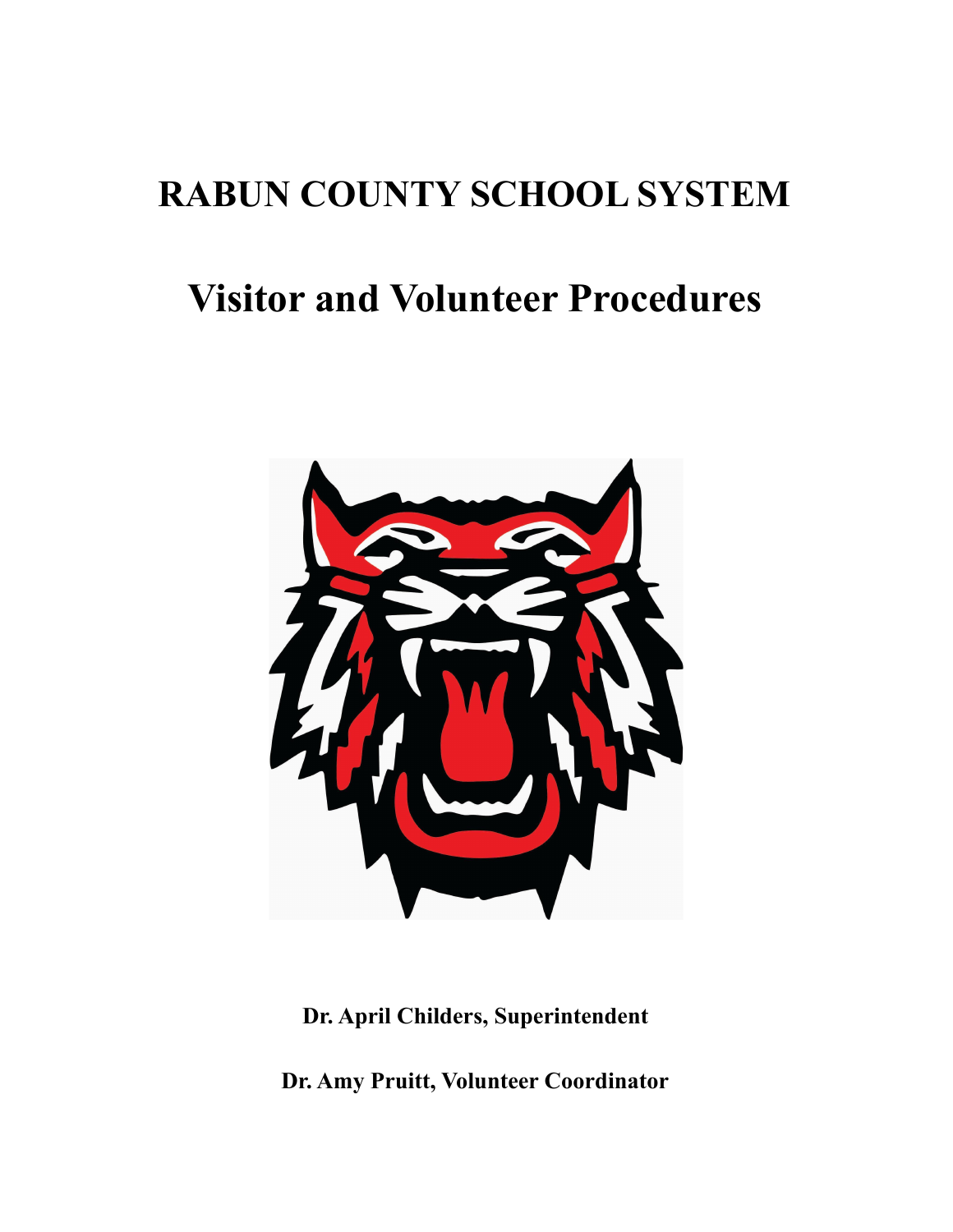## **TABLE OF CONTENTS**

**Page**

| <b>Visitor and Volunteer Information</b> | 3  |
|------------------------------------------|----|
| <b>Visitors</b>                          | 4  |
| <b>Volunteers</b>                        | 5  |
| <b>Community Coaches</b>                 | ៗ  |
| <b>Fingerprint Form</b>                  | 10 |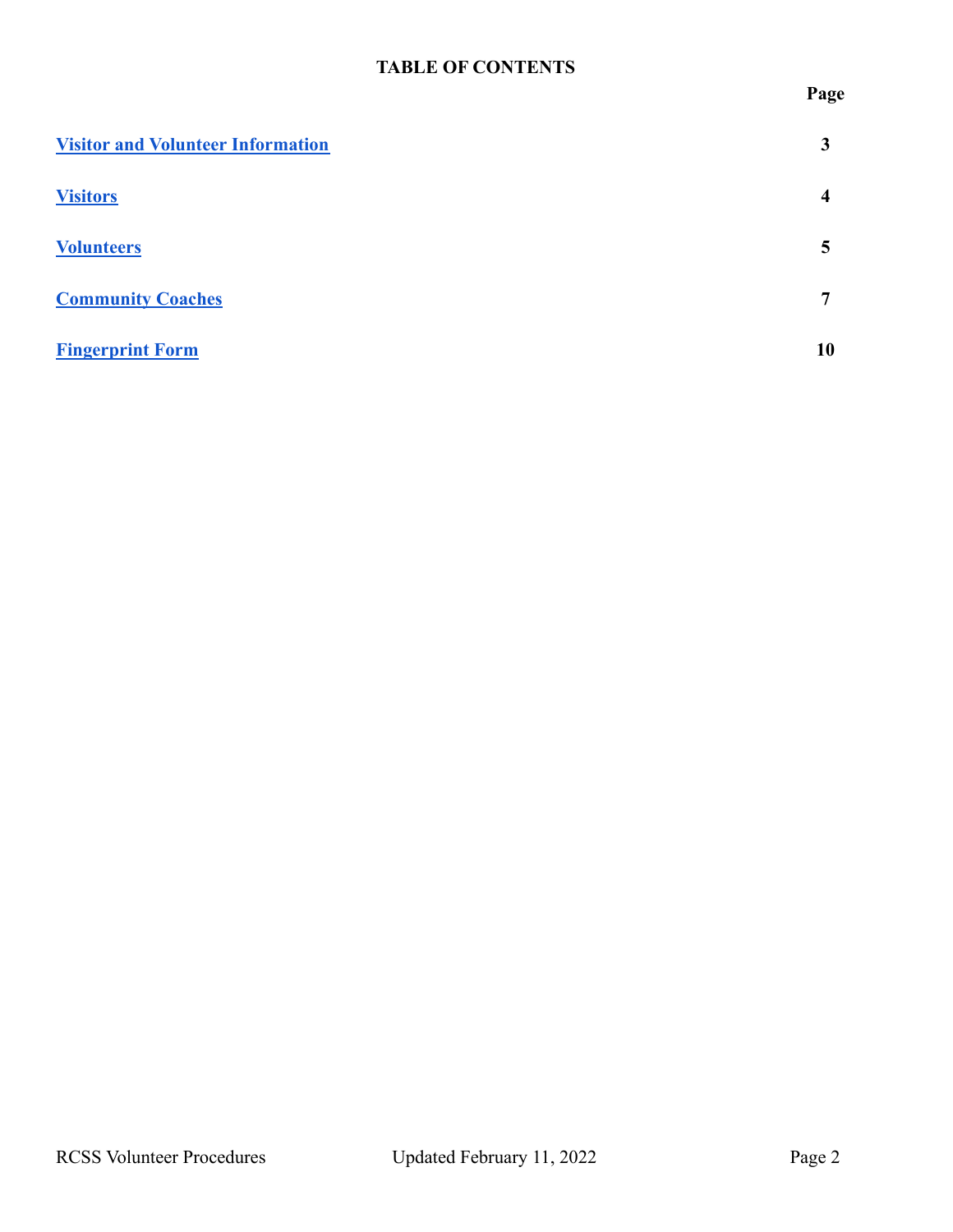#### **Rabun County School System Visitor Volunteer Information**

<span id="page-2-0"></span>Part of keeping students and faculty safe is knowing who is in our buildings at all times. The Rabun County School District uses Raptor to track visitors and volunteers in our schools.

This Raptor system will require visitors and volunteers to scan a valid driver's license upon entering the school to check a student in or out of the school, to visit the school for an event, or to volunteer.The Raptor system will check the scanned information against a national database of registered sex offenders, as well as school-entered information on individuals who are not allowed on building property.

Once approved, visitors will obtain a visitor badge from the office staff so all guests to the building are easily identified. Any visitor or volunteer who is not wearing a badge will be escorted back to the front office until proper procedures have been followed. (If you are picking up or dropping off a child you will not receive a badge after the scan, you will be instructed to complete the normal check in and out system for students.)All visitors and volunteers must check out with office staff before exiting the building.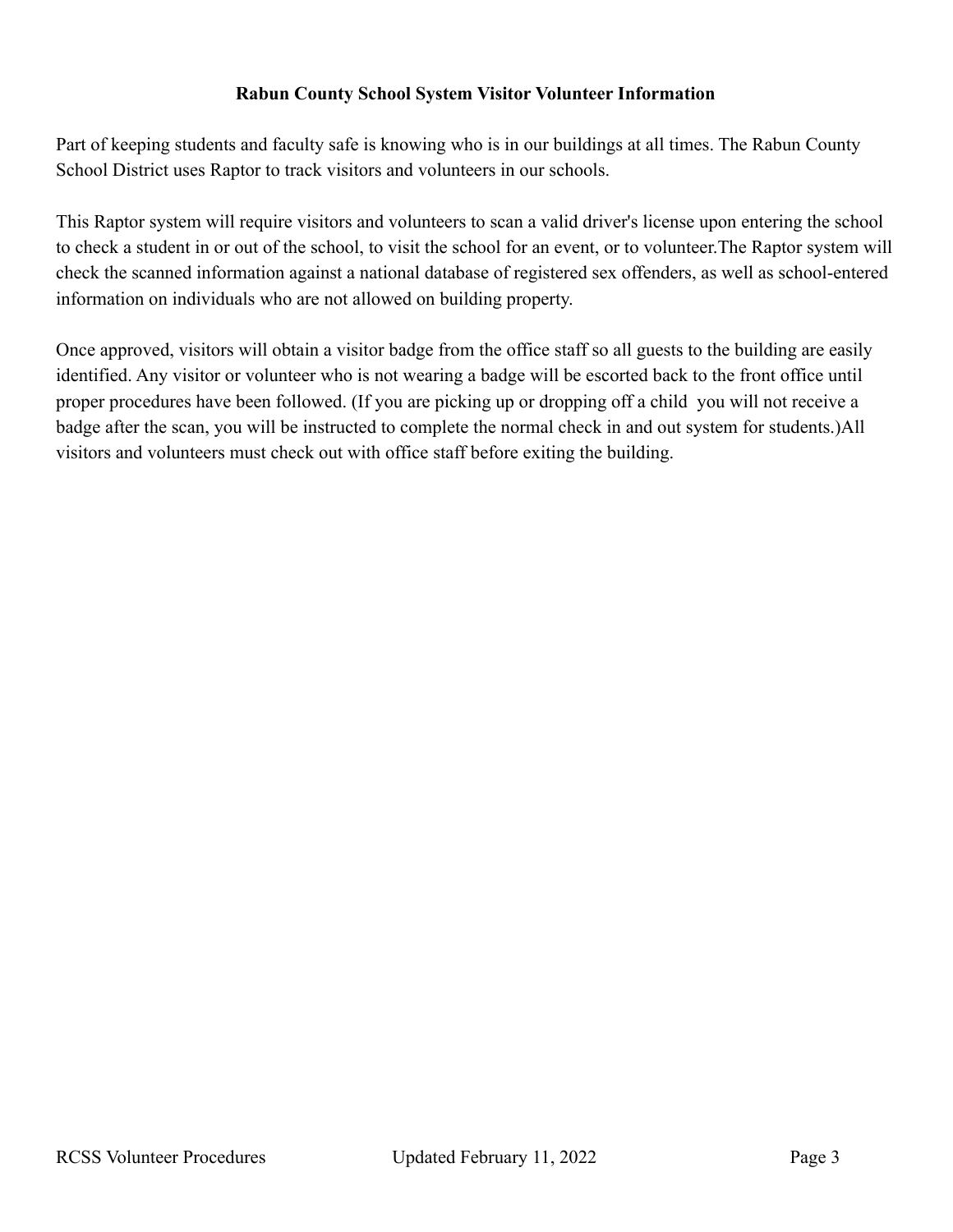#### **Visitors**

<span id="page-3-0"></span>**Anyone who is not a regular staff member or student of the school will be considered a visitor. All visitors must enter the school building through the main entrance.** There they will be required to register, and must present a valid drivers' license or official identification to the front office clerk who will then scan the identification into the Raptor system. Visitors must check out with the front office staff upon leaving the building.

#### Visitors are **never alone with a student other than their personal child.**

The following activities are considered visitor activities:

Guest speakers Performers Parents attending class parties Eating lunch with your student (no outside food is allowed) Assisting at field day Concession stand workers

**Visitor status can be revoked at any time per the discretion of the district.**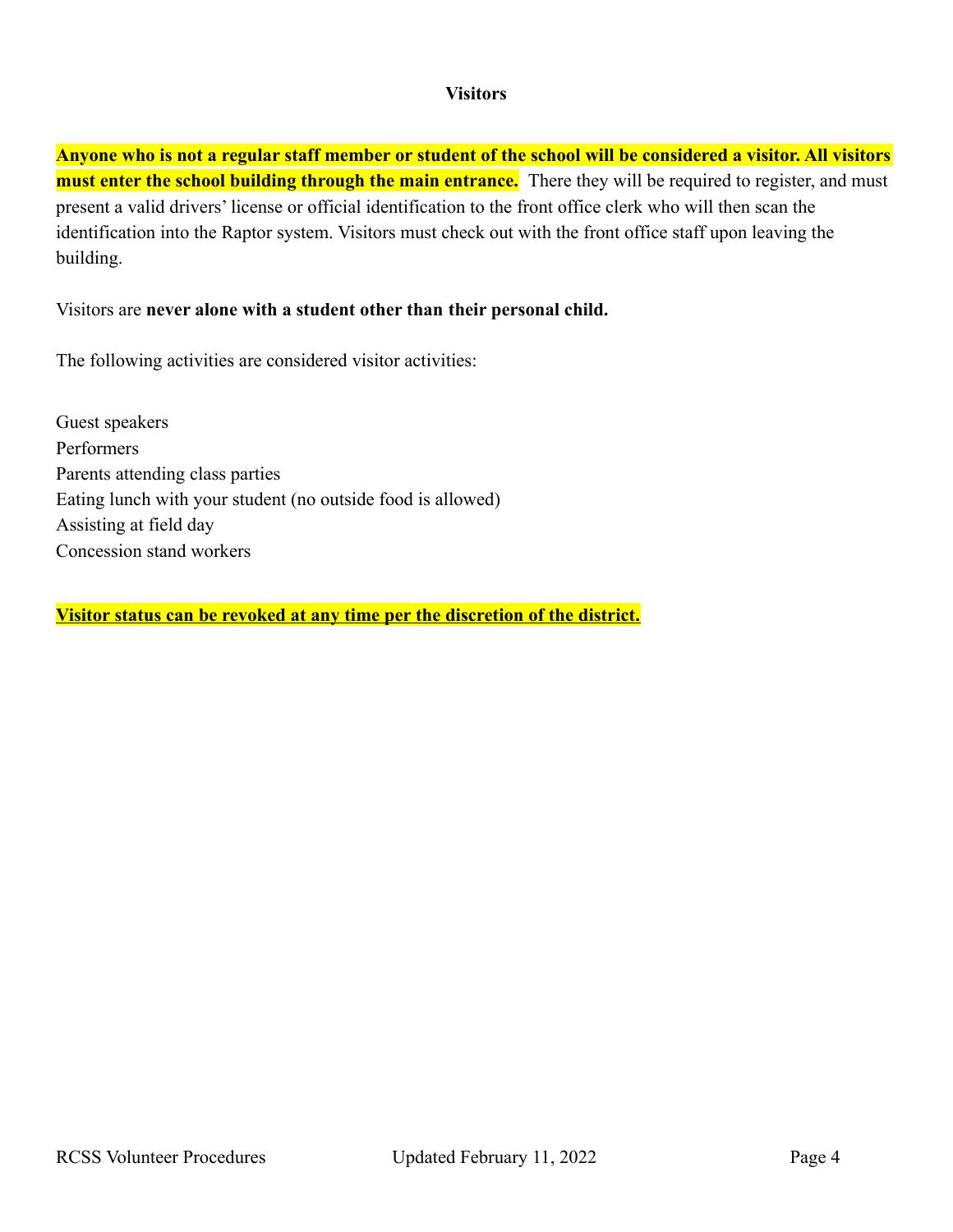#### **Volunteers**

<span id="page-4-0"></span>A volunteer is any non-compensated person, age 21 or older, who wishes to donate his or her time within a school building, at a school sponsored event, or where children are present. The purpose of volunteering is to augment the educational and support resources available to students through the use of the diverse talents and skills of community members. Volunteers will be required to register when entering the school building, and must present a valid drivers' license or official identification to the front office clerk who will then scan the identification into the Raptor system and check it against the approved list of volunteers.

An application for volunteer service is not a guarantee of approval. Applications are reviewed by the district volunteer coordinator and school principal and approval for service is granted on the basis of qualifications of the volunteer applicant and the available openings for volunteers at the schools.

# **All volunteers must be approved and cleared by the district volunteer coordinator and school principal according to the guidelines below prior to beginning service. Volunteer status can be revoked at any time per the discretion of the district and the district reserves the right to refuse a school volunteer position appointment for any reason.**

Volunteers may work with an individual or a small group of students during normal school hours on school grounds, after hours in school sponsored programs or events, and on overnight field trips under the supervision of the principal or his/her designee. Meetings with students should always be in observable, non-isolated areas of the school (such as courtyard, commons area, media center, etc.)

Examples of volunteers include:

Working with the Family Engagement Specialist

**Tutors** 

Mentors (Mentors are volunteers who regularly meet with individual students throughout their school career.) Field trip chaperones (both regular day and overnight)

### **State and Federal Background Check**

In order to protect the safety and security of children and school staff, all volunteers must undergo a full (federal and state) criminal history and background check with the Rabun County Board of Education prior to beginning service. No volunteer or overnight chaperone may begin service until they receive a clear criminal history and background check. To ensure the most thorough and accurate results, Rabun County Schools utilizes an electronic live scan fingerprint system administered by Pioneer RESA for criminal history and background checks. **No criminal history or background checks from any other source are accepted for volunteer clearance without approval of the volunteer coordinator and other district administrator.**

The criminal history and background check must be completed every two years for returning volunteers. If a volunteer has a break in service of more than one school year, he or she must submit to a new criminal history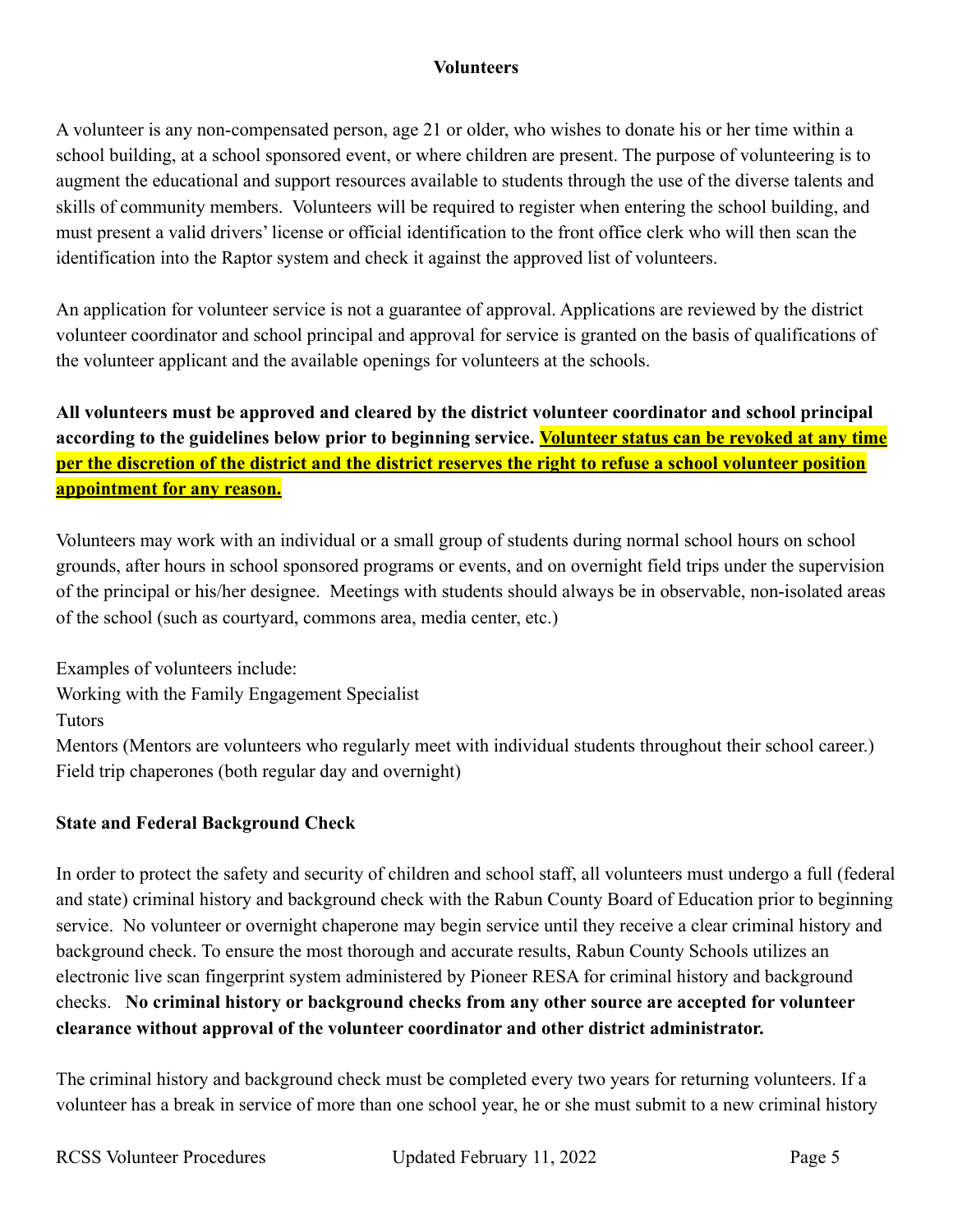and background check prior to returning to service. The applicant will be contacted by the district to schedule fingerprinting

The cost of the background check is \$50.00 and is the responsibility of the volunteer applicant.. **The applicant must bring the following to the fingerprinting appointment: Driver's license or photo ID and \$50.00 in the form of cash or check.** Volunteers who wish to make a commitment to become a mentor to students have the option to be reimbursed for the cost of fingerprinting after successful completion of school mentor requirements throughout the year. Reimbursement for mentors will only occur after mentors complete school level requirements for a minimum of one semester.

|                  | <b>Volunteer Clearance Requirements</b>                                                                           |  |  |  |  |  |  |  |  |
|------------------|-------------------------------------------------------------------------------------------------------------------|--|--|--|--|--|--|--|--|
|                  | Complete the application and other requirements at this link: Volunteer Application.                              |  |  |  |  |  |  |  |  |
| $\overline{2}$ . | Complete Darkness to Light Training (see below)                                                                   |  |  |  |  |  |  |  |  |
| 3.               | Complete Mandated Reporter Training (see below)                                                                   |  |  |  |  |  |  |  |  |
| $\overline{4}$   | Criminal history and background check (complete fingerprinting release form and return to Amy Pruitt<br>at RCBOE) |  |  |  |  |  |  |  |  |
| 5.               | Wait for notification of approval from RCSS before working with any student.                                      |  |  |  |  |  |  |  |  |

| <b>Online Training Instructions</b><br>(all steps must be completed for Volunteers) |                                                                                                                                                                                                                                                                                                                           |  |  |  |  |  |  |  |  |
|-------------------------------------------------------------------------------------|---------------------------------------------------------------------------------------------------------------------------------------------------------------------------------------------------------------------------------------------------------------------------------------------------------------------------|--|--|--|--|--|--|--|--|
| Darkness to Light                                                                   | https://www.fliptheswitchcampaign.org/<br>Follow the steps provided and use the code, "FLIPTHESWITCH" to avoid any<br>2.<br>fees.<br>Print your training certificate and send to Dr. Amy Pruitt<br>3.<br>(apruitt@rabuncountyschools.org or mail/drop off at 963 Tiger Connector, Tiger, GA<br>30576)                     |  |  |  |  |  |  |  |  |
| <b>Mandated Reporter</b>                                                            | https://www.gadoe.org/wholechild/Pages/Child-Abuse-and-Child-Protection.aspx<br>Child Abuse and Neglect: Online Training for Educators and Volunteers<br>a.<br>Print your training certificate and send to Dr. Amy Pruitt<br>(apruitt@rabuncountyschools.org or mail/drop off at 963 Tiger Connector, Tiger, GA<br>30576) |  |  |  |  |  |  |  |  |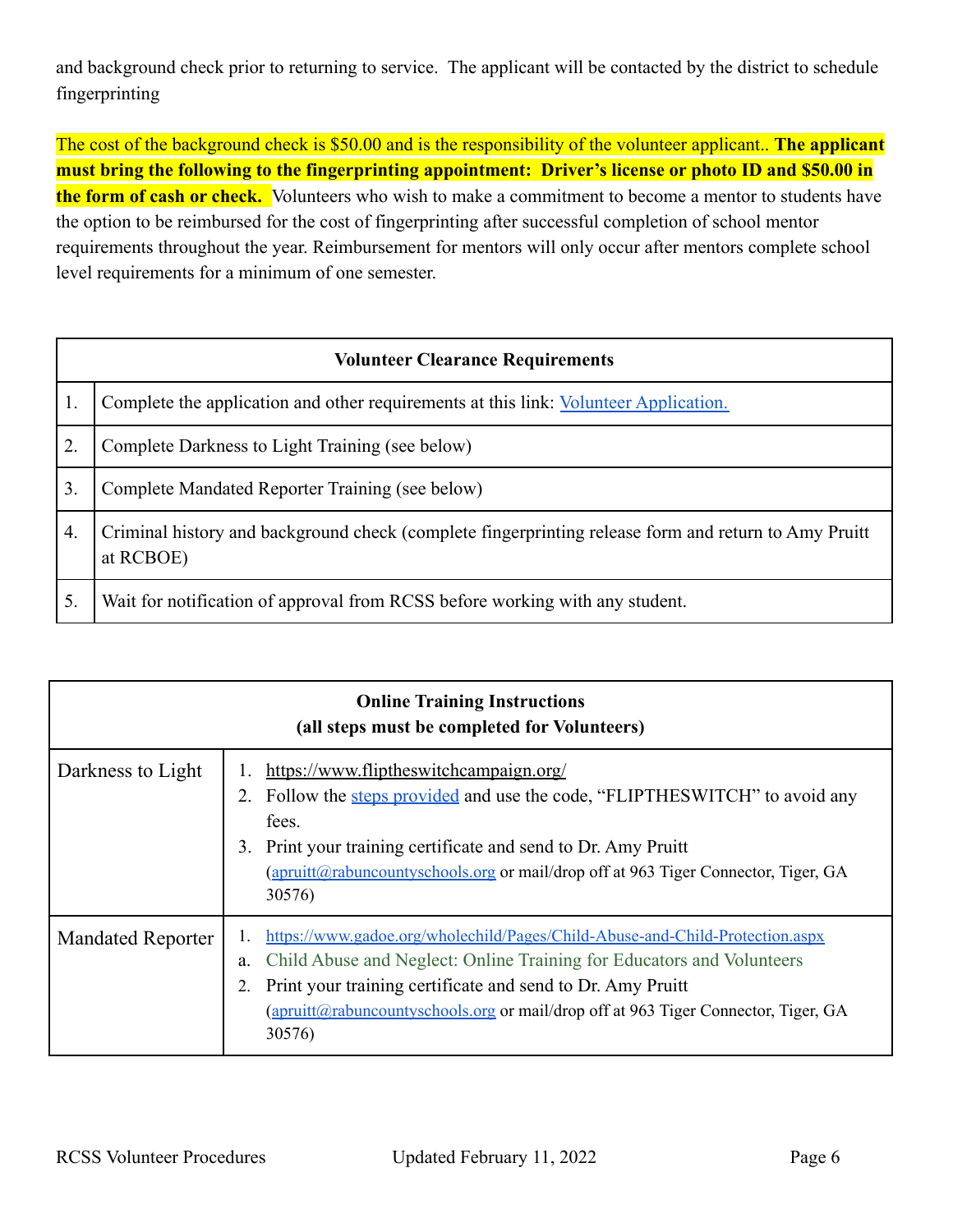### **Community Coaches**

<span id="page-6-0"></span>Rabun County Schools encourages parents/guardians and other members of the community to share their time, knowledge and abilities with our students. You will work under the direction and supervision of the teachers and principal, and shall act in accordance with district policies, regulations and school rules.

An application for volunteer service is not a guarantee of approval. Applications are reviewed by the district volunteer coordinator, school principal, and athletic director and approval for service is granted on the basis of qualifications of the applicant and the available openings for community coaches at the schools. All community coaches are required to complete the GHSA Community Coach Course in order to receive their Lay Coach Certification. The cost of the course is \$325 to be paid by the community coach.

**All community coaches must complete the GHSA Community Coach Course, submit their lay coach certificate, and must be approved and cleared by the district according to the guidelines below prior to beginning service. Volunteer status can be revoked at any time per the discretion of the district and the district reserves the right to refuse a school volunteer position appointment for any reason.**

Community coaches may work with an individual or a small group of students during normal school hours on school grounds, after hours in school sponsored programs or events, and on overnight field trips under the supervision of the principal or his/her designee. Meetings with students should always be in observable, non-isolated areas of the school (such as athletic fields, courtyard, commons area, media center, etc.)

#### **State and Federal Background Check**

In order to protect the safety and security of children and school staff, all volunteers must undergo a full (federal and state) criminal history and background check with the Rabun County Board of Education prior to beginning service. No volunteer or overnight chaperone may begin service until they receive a clear criminal history and background check. To ensure the most thorough and accurate results, Rabun County Schools utilizes an electronic live scan fingerprint system administered by Pioneer RESA for criminal history and background checks. **No criminal history or background checks from any other source are accepted for volunteer clearance without approval of the volunteer coordinator and other district administrators.**

The criminal history and background check must be completed every two years for returning volunteers. If a volunteer has a break in service of more than one school year, he or she must submit to a new criminal history and background check prior to returning to service. The applicant will be contacted by the district to schedule fingerprinting

The cost of the background check is \$50.00 and is the responsibility of the volunteer applicant.. **The applicant must bring the following to the fingerprinting appointment: Driver's license or photo ID and \$50.00 in the form of cash or check.** Community coaches have the option to be reimbursed for the cost of fingerprinting after successful completion of their respective season. Reimbursement for community coaches will only occur after community coaches complete their respective season.

RCSS Volunteer Procedures Updated February 11, 2022 Page 7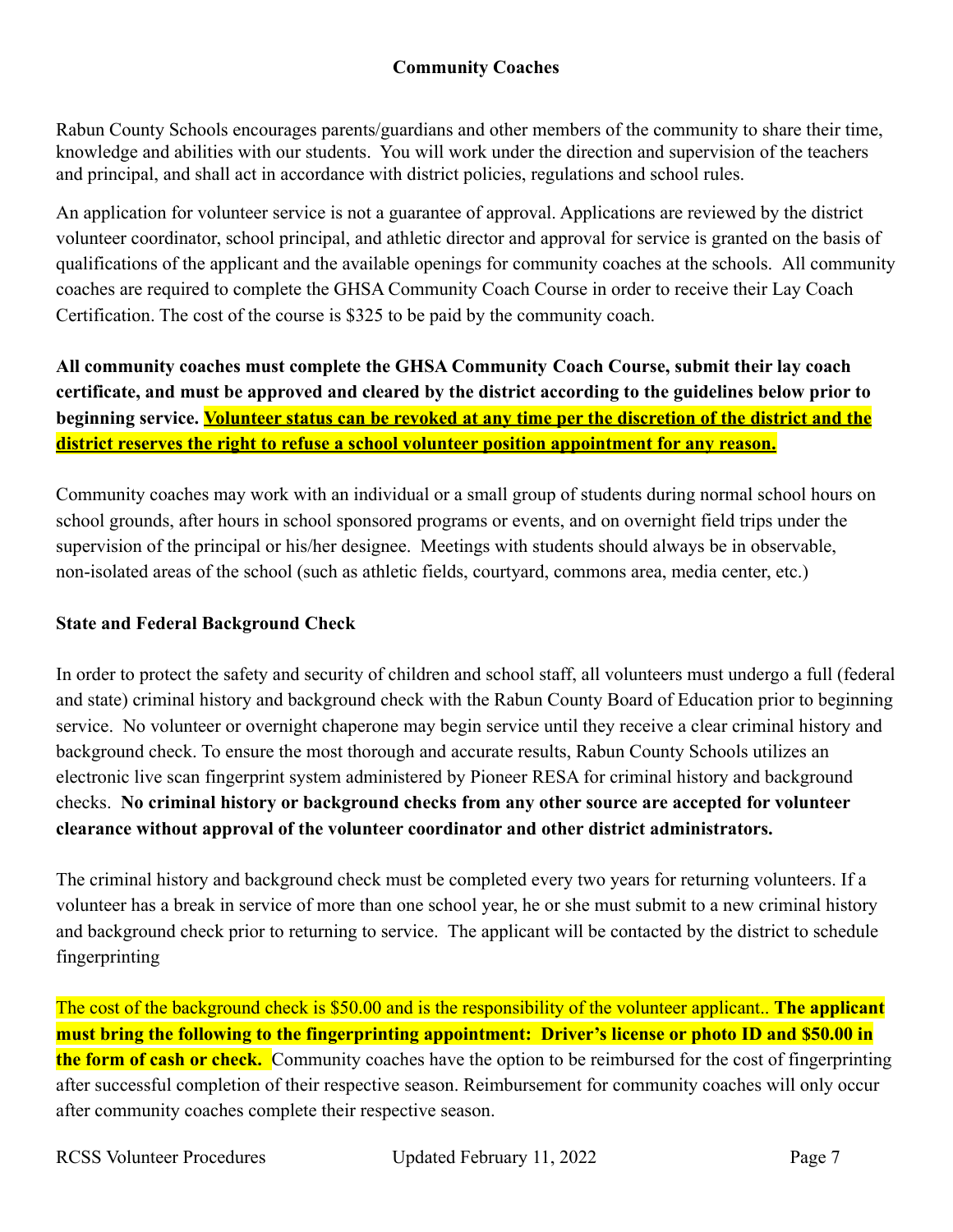|                  | <b>RCSS Community Coach Clearance Requirements</b>                                                                |  |  |  |  |  |  |  |  |
|------------------|-------------------------------------------------------------------------------------------------------------------|--|--|--|--|--|--|--|--|
| $\vert$ 1.       | Complete the application and other requirements at this link: Volunteer Application.                              |  |  |  |  |  |  |  |  |
| $\vert 2. \vert$ | Complete Darkness to Light Training (see below)                                                                   |  |  |  |  |  |  |  |  |
| $\vert 3. \vert$ | Complete Mandated Reporter Training (see below)                                                                   |  |  |  |  |  |  |  |  |
| 4.               | Criminal history and background check (complete fingerprinting release form and return to Amy Pruitt<br>at RCBOE) |  |  |  |  |  |  |  |  |
| 5.               | Complete the GHSA Community Coach course and submit certification to the Athletic Director.                       |  |  |  |  |  |  |  |  |
| 6.               | Wait for notification of approval from RCSS before working with any student.                                      |  |  |  |  |  |  |  |  |

| <b>Online Training Instructions</b> |                                                                                                                                                                                                                                                                                                                           |  |  |  |  |  |  |  |
|-------------------------------------|---------------------------------------------------------------------------------------------------------------------------------------------------------------------------------------------------------------------------------------------------------------------------------------------------------------------------|--|--|--|--|--|--|--|
| Darkness to Light                   | 1. https://www.fliptheswitchcampaign.org/<br>2. Follow the steps provided and use the code, "FLIPTHESWITCH" to avoid any fees.<br>3. Print your training certificate and send to Dr. Amy Pruitt<br>(apruitt@rabuncountyschools.org or mail/drop off at 963 Tiger Connector, Tiger, GA 30576)                              |  |  |  |  |  |  |  |
| <b>Mandated Reporter</b>            | 1. https://www.gadoe.org/wholechild/Pages/Child-Abuse-and-Child-Protection.aspx<br>2. Child Abuse and Neglect: Online Training for Educators and Volunteers<br>3. Print your training certificate and send to Dr. Amy Pruitt<br>(apruitt@rabuncountyschools.org or mail/drop off at 963 Tiger Connector, Tiger, GA 30576) |  |  |  |  |  |  |  |

|    | <b>Georgia High School Association Requirements (GHSA)</b><br>(Applies to high school coaches only.)<br>More information can be found here.                                                                                                                         |
|----|---------------------------------------------------------------------------------------------------------------------------------------------------------------------------------------------------------------------------------------------------------------------|
| 1. | Upon agreement with the school principal and athletic director, an online registration form is to be<br>filed on your behalf with GHSA. The school will register you for the course by completing the<br>registration form on the GHSA online registration program. |
| 2. | Submit payment of \$325 to Rabun County High School as payment for the Community Coach Course.                                                                                                                                                                      |
| 3. | Complete 4-hour PREPARE/First Aid class and an 8-hour Principles for Coaching class and pass both<br>exams with an 80 or higher (your fingerprints/background check must be completed before you<br>take these classes)                                             |
| 3. | Wait for notification of approval from RCSS before working with any student.                                                                                                                                                                                        |